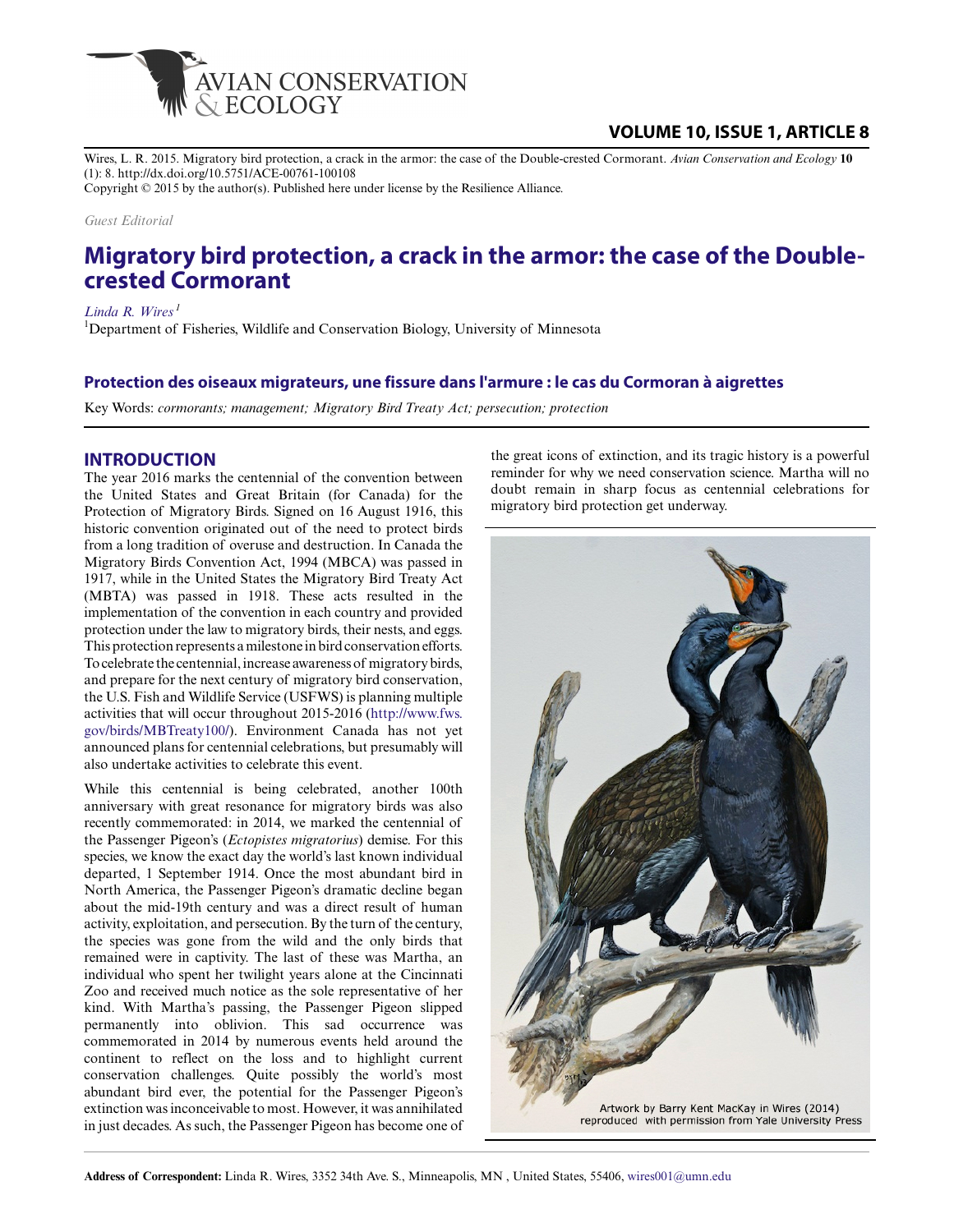How ironic then, that as these sobering lessons of history are commemorated, and we celebrate the critical institutions established to protect birds, another iconic species has recently become the recipient of what can best be described as institutionalized persecution. The Double-crested Cormorant (*Phalacrocorax auritus,* herein cormorant), long hated for its fishing prowess, is no stranger to human efforts to diminish its numbers or eradicate its presence. Indeed, the persecution of this species has been ongoing for centuries, with origins dating back to the arrival of European settlers to North America. What is relatively new, however, is that in the U.S., the irrational attitudes that have driven this treatment have now found legitimacy in federal regulations established by the agency officially tasked with protecting migratory birds in America. Between 1998 and 2003, the USFWS established two depredation orders for cormorant management in the eastern U.S. (USFWS 2003). In little more than a decade, their use by state, tribal, and federal agencies, as well as private citizens, resulted in the destruction of roughly half a million cormorants and hundreds of thousands of their nests (USFWS 2014*a*, Wires 2014), despite little biological evidence justifying this as a rational course of action. In Canada, no federal regulations for cormorants have developed, and management by provincial agencies has been comparatively minimal. Nevertheless, during the same time period (late 1990s-2012), a handful of provincial programs destroyed at least 30,000 birds and oiled possibly hundreds of thousands of eggs; in addition, a well-established tradition of destruction by commercial fishermen continued to target thousands of cormorants on Lake Winnipegosis, Manitoba (Wires 2014). These events led me to chronicle the evolving history of cormorant persecution in Wires 2014. In the short time since the book's publication, additional management indicates that the destructive approach to cormorants is expanding in the U.S., and irrational attitudes toward cormorants have continued to gain ground as they are sanctioned by government management policy. Therefore, in the midst of events to celebrate migratory bird protection and remind us of why it is necessary, reflecting upon the cormorant's present day treatment is timely.

## **CORMORANT PROTECTION AND MANAGEMENT IN CANADA**

Cormorant management in Canada through 2012 is summarized in Wires 2014, and abbreviated here. In Canada, cormorants are not federally protected under the MBCA. Instead, these birds are protected by acts of the provincial legislatures, which also have responsibility for managing the species. Among provinces, management practices vary, and since the late 1990s, significant cormorant management by agencies, i.e., targeting destruction of several hundreds or thousands of birds or nests, has occurred only in Alberta, Ontario, and Quebec. Management to benefit fisheries interests, e.g., to recover historical fish communities and/or increase allocations of fisheries to humans, has occurred only in Alberta and Quebec, which have undertaken shooting and eggoiling programs at colonies in just two areas for this purpose, Lac La Biche region, Alberta and Lac St. Pierre, Quebec. In Ontario, provincial agencies have managed cormorants because of concerns about negative ecological impacts to specific habitats or other species. To address these concerns, agencies have taken different approaches. Large-scale shooting and egg-oiling programs were pursued at two locations, Presqu'ile Provincial Park, and Middle Island, Point Pelee National Park. Conversely, at Tommy Thompson Park, home of the largest colony of Doublecrested Cormorants in eastern North America, only nonlethal efforts have been employed. In addition, management at Presqu'ile Provincial Park shifted to nonlethal and deterrent techniques in 2007. Under Ontario's cormorant management policy, management to benefit fisheries is not undertaken; however, the Ontario Ministry of Natural Resources conducted an experimental egg-oiling program for several years in Lake Huron to determine if cormorants affected coastal fish abundance.

Justification for the recent management that has occurred has been questioned and challenged, and significant concerns that much of this management is unwarranted and persecutes cormorants have been raised (Wires 2014). In addition, cormorants have endured a long history of illegal persecution in some areas of Canada, and can be legally killed in some provinces by landowners on private lands. However, as a whole, recent government-sanctioned management in Canada has been much more infrequent than that in the U.S., despite Canada supporting proportionally larger numbers of breeding cormorants. In addition, although numbers killed legally on private lands are not known, they are not believed to be comparable to those destroyed under legal means in the U.S. Moreover, through the significant nonlethal efforts undertaken at Tommy Thompson Park, Canada provides at least one unique model in which diverse stakeholder views and values are incorporated, and some of the techniques practiced here have replaced destructive efforts at Presqu'ile Provincial Park. Finally, since the summary provided through 2012 (Wires 2014), there has been no expansion of significant lethal management by provincial agencies in Ontario or Quebec. For Alberta, however, current status of management efforts could not be confirmed. Because developments in cormorant management have been much more extreme in the U.S., the rest of this reflection will concentrate on management in that country.

# **CORMORANT PROTECTION AND MANAGEMENT IN THE U.S.**

In the U.S. cormorants gained federal protection under the MBTA in 1972. To manage migratory birds protected under the MBTA, the USFWS issues depredation permits, and, for a limited number of species, also allows take, i.e., kill, under depredation orders. The first depredation order for cormorants, the Aquaculture Depredation Order (AQDO), was established in 1998 and is in effect in 13 states, 12 in the southeast and in Minnesota. The AQDO authorizes fish producers, their employees, or designated agents at commercial aquaculture facilities, mainly catfish farms, and at federal- and state-owned fish hatcheries to shoot unlimited numbers of cormorants without a permit during daylight hours when they are found committing or about to commit depredations to aquaculture stocks. In addition, it authorizes employees of the Wildlife Services program of the U.S. Department of Agriculture (USDA) and their designated agents to kill cormorants, with appropriate landowner permission, at roost sites in the vicinity of aquaculture facilities, at any time, day or night, from October through April (USFWS 2003). Between 1998 and 2012, approximately 300,000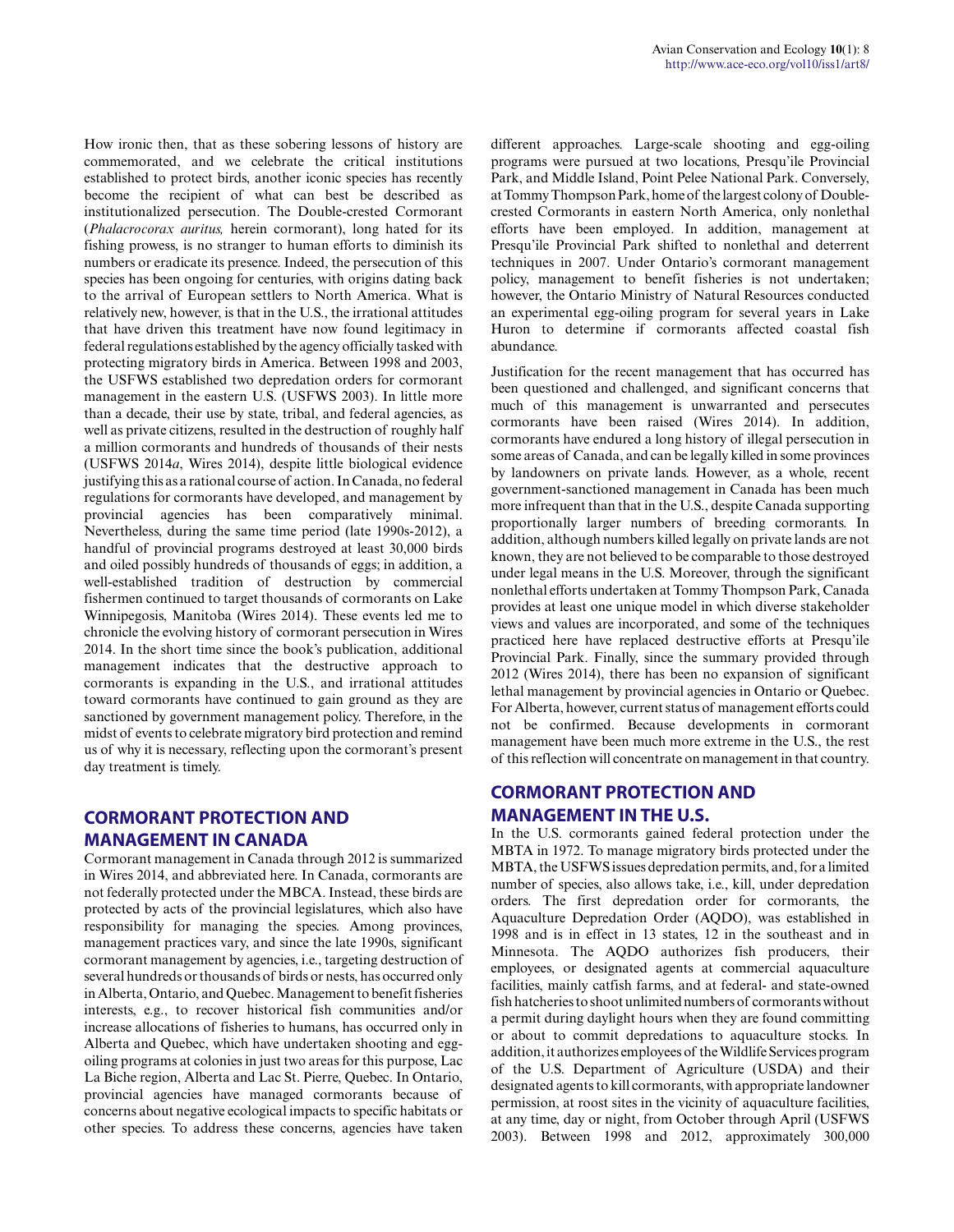cormorants were killed under this order (Wires 2014, USFWS 2014*a*). In 2003, the Public Resource Depredation Order (PRDO) followed, and is in effect in 24 states east of the continental divide. The PRDO "authorizes State fish and wildlife agencies, Federally recognized Tribes, Wildlife Services [and designated agents of these agencies and tribes] to prevent depredations on the public resources of fish, wildlife, plants, and their habitats by taking without a permit cormorants found committing or about to commit, such depredations" (USFWS 2003:58035). Take began under this order in 2004, and by the end of 2012, 173,070 cormorants were killed (USFWS 2014*a*). Common to both orders is a lack of standards for science-based decision making and any requirement for science-based evidence that should inform the management of wildlife populations. In Wires 2014, I provide numerous examples of how this oversight has resulted in liberal applications and interpretations of the orders. In addition, I identify an important lack of federal oversight in their use, and an apparent disregard for best ecological practices in their establishment. Here, I focus on how these shortcomings have been particularly significant in the application of the PRDO, because it is this order that most undermines protection associated with the MBTA.

## **The Public Resource Depredation Order**

Although more birds have been killed under the AQDO, this order has been in effect for seven years longer than the PRDO. As of 2007, annual averages of birds killed under the PRDO have been about 33% higher than those under the AQDO (USFWS 2014*a*). The PRDO has a much broader geographic range, addresses a wider variety of conflicts, and targets birds on both the breeding and wintering grounds, thus giving it a much greater reach than the AQDO. In addition, two other features of the PRDO facilitate a much wider application of this order. First, the PRDO's identification of fish, wildlife, plants, and habitats as "public resources" essentially puts all of the elements cormorants need to interact with in their daily existence off limits to them. Second, the USFWS specifically avoided providing any guidelines as to what actually constitutes a "public resource depredation." This omission is significant because the acts of eating, nesting, roosting, defecating, and many other natural behaviors do affect resources in some way; without guidelines, the behaviors themselves can be considered "depredations" in almost any given situation. This has resulted in great latitude in how take under this order occurs. In Wires 2014, I presented many examples of cormorant control initiated under the PRDO that were based simply on descriptions of concern, suspicion of impacts, or belief that cormorants will affect resources in a negative way simply by interacting with them. Here, I review examples documented in Wires 2014, and identify new developments that reveal how take under the PRDO has now established a pattern of destruction as the general approach to managing cormorants.

## **The Great Lakes Region**

Between 2004 and 2012, 126,027 cormorants were killed in five Great Lakes states (MI, MN, NY, OH and WI; USFWS 2014*a*). With the exception of birds shot in Ohio, most of these birds were killed because of concerns about fisheries and destroyed with what agencies identified as an adaptive management approach. This approach is applied in situations where there is limited understanding of resource systems and uncertainty about

potential responses to management actions, and provides for simultaneously managing and learning about natural resources in an experimental context. However, there is considerable ambiguity about what adaptive management actually is, and how it is to be implemented. In practice, the term has been inappropriately applied so frequently that several recent publications define criteria for implementing adaptive management more specifically (Williams et al. 2009, Doremus et al. 2011, Williams 2011). Essential criteria include the following: the existence of information gaps where learning would help achieve management goals; good prospects for learning with the ability to narrow information gaps over a management-relevant time scale; opportunities to adjust and change management direction in response to learning; and the ability to develop an effective monitoring program to evaluate resource response to management action. To determine if these criteria were being met, I reviewed cormorant management practices in the U.S. Great Lakes that agencies identified as adaptive management projects (Wires 2014). This review indicated that although there were often information gaps for which learning could help achieve management goals, in general the science used to address these gaps was insufficient; prospects for learning over a managementrelevant time scale were limited because of rapidly evolving environmental conditions and ecological processes, as well as only partial controllability of factors affecting resources; all programs were limited in their ability to develop effective monitoring programs; and all programs were limited in their ability to change management direction in response to learning. Overall, management efforts did not meet basic criteria to qualify as truly adaptive programs that led to knowledge-based solutions. For most programs, the lack of investment in good science offered no way to discern that cormorants were not "killed wantonly," and thus management efforts in the Great Lakes could not be distinguished from programs of "just killing nuisance wildlife," a pitfall of many wildlife culling programs (Warburton and Norton 2009).

## **Texas**

In Texas, there has been no pretense of experiment or adaptive management. Instead, under authority granted by the PRDO, Texas Parks and Wildlife Department (TPWD) simply established a "Nuisance Double-crested Cormorant Control Permit" ([http://](http://tpwd.texas.gov/business/permits/land/wildlife/cormorant/) [tpwd.texas.gov/business/permits/land/wildlife/cormorant/](http://tpwd.texas.gov/business/permits/land/wildlife/cormorant/)), to provide "depredation relief" to "local areas in Texas besieged by the double-crested cormorant" (TPWD 2004). This permit is available to any landowner who possesses a valid Texas hunting license and pays a fee of \$13. Those issued permits are designated as agents of Texas Parks and Wildlife, and can kill unlimited numbers of cormorants on private lands for which their permit is issued. Despite the fact that the PRDO was established to protect public resources, a liberal interpretation by the USFWS deemed the Texas permit as a plausible use of the PRDO. The USFWS noted that cormorants,

*undoubtedly depredate without bias on both private and public resources on both private and public ownerships. Accordingly, it may be presumed that control efforts to alleviate depredation impacts to one ownership category benefit the other.... Therefore, if TPWD determines that public resource interests will be served by controlling double-crested cormorants on private lands/waters, they*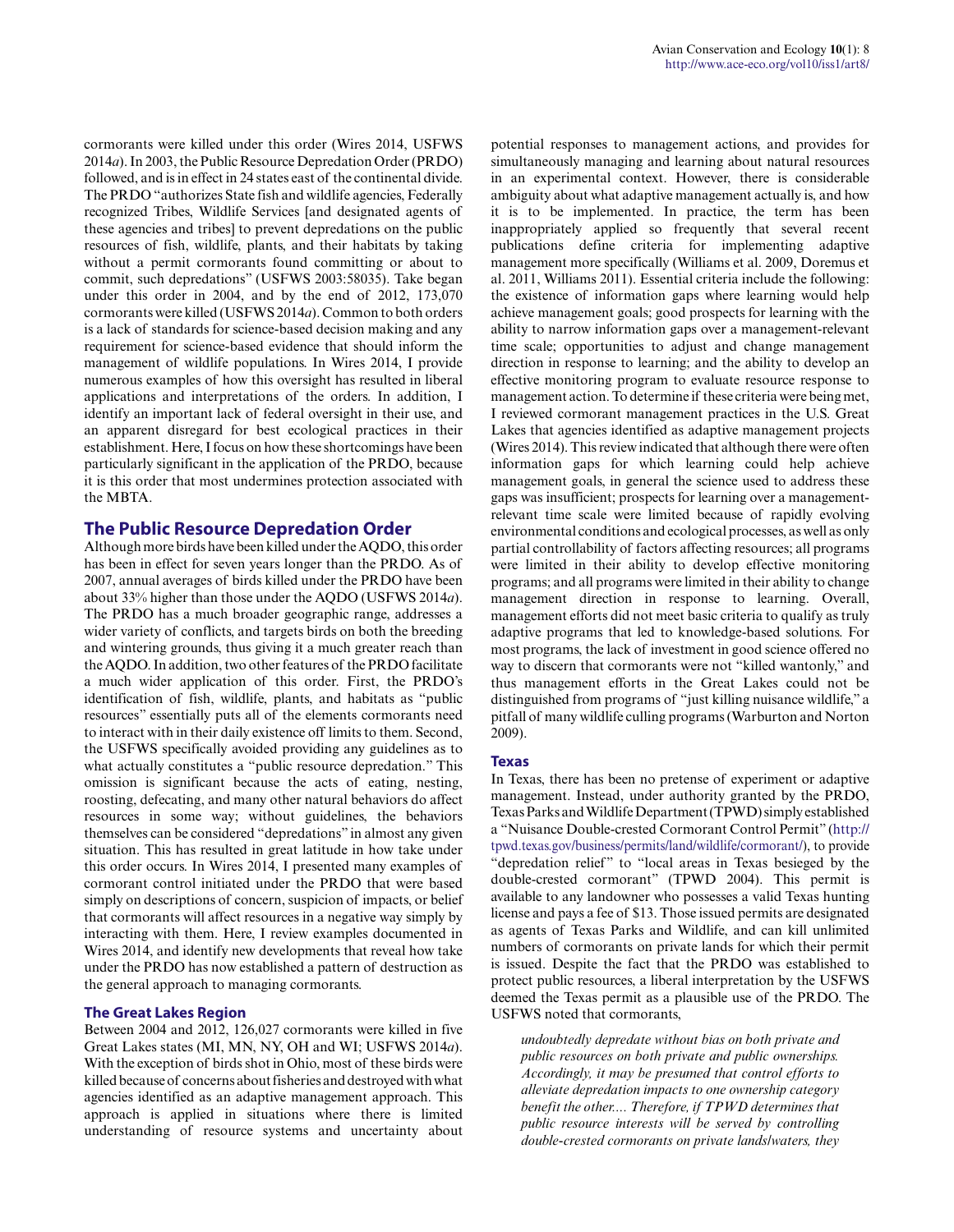*or their agents may implement control activities as long as landowner permission is received* (USFWS letter authorizing this use of PRDO, as cited in Wires 2014).

Take in this way began in 2005, and as of 2012, 29,741 cormorants had been reported killed in Texas under this permit (USFWS 2014*a*).

In 2014, the USFWS developed a draft environmental assessment for extending the depredation orders, which were set to expire in June of 2014. During this process the USFWS received multiple comments pointing out that the Texas Nuisance Permit does not comply with the terms of the PRDO. This observation was also detailed in Wires 2014. In response to the comments, the USFWS acknowledged that,

*Texas Administrative Code Rule § 65.901 appears not to comply with 50 CFR 21.48 because it allows take of [cormorants] on private land even though the [cormorants] are not necessarily linked to any adverse effect on public resources. We will work with the State of Texas on this issue, and if the State does not revise its code to match the provisions of 50 CFR 21.48, we will remove Texas from the list of States that are authorized to implement the Public Resource Depredation Order.*

This comment was published by the USFWS on 28 May 2014 (USFWS 2014*b*:30479) but as of June 2015, the Nuisance Permit application was still available on the TPWD web site. To date, the agency has not revised the terms for take and is still issuing the permit under the PRDO.

#### **South Carolina**

Recently, the state of South Carolina also developed a permitting system under the PRDO, called the "Santee Cooper Cormorant Removal Program" (SC DNR 2013). In 2014, nearly 1100 citizens were designated as agents of the South Carolina Department of Natural Resources (SC DNR) and authorized under the PRDO to shoot unlimited numbers of cormorants on the Santee Cooper Lakes during the month of February from sunrise to sunset (SC DNR 2013, Peterson 2015). The reasons stated for this "removal program" included cormorant competition with the resident fish population for forage fish, cormorant predation on various fish species valued by humans, cormorants harassing adult redear sunfish (*Lepomis microlophus*), and permanent damage to trees used for roosting (SC DNR 2013). However, no information was provided on the SC DNR web site that actually documents these allegations or indicates how they are biologically meaningful. Nevertheless, during the first year of this permitting system 11,653 cormorants were reported to be killed (Holleman 2014); in reality, the number may have been higher because only 520  $(\sim 50\%)$ individuals that were issued permits actually returned the required reports about the number of birds they killed. The permit was available again in 2015, but at the time of this writing, no information was available about the number of birds killed with the 2015 permits.

#### **Columbia River Estuary, Oregon**

Although the PRDO does not authorize cormorant control west of the continental divide, the model of cormorant destruction that has emerged in the eastern U.S. under this order is now being exported to the west. At the mouth of the Columbia River, the largest colony of Double-crested Cormorants in the world nests on East Sand Island, a 24 ha island owned by the U.S. Army Corps of Engineers (USACE). In 2013, this colony comprised about 15,000 pairs of Double-crested Cormorants, and accounted for approximately 40% of the western population of this species. In 2015, USACE finalized an Environmental Impact Statement for cormorant management in the Estuary, in the hopes of improving survival of juvenile salmonids, several species of which are threatened or endangered. To this end, USACE is targeting a colony size of 5600 pairs on the island and plans to destroy 11,000 birds and oil eggs over a four year period (USACE 2015). The USACE received over 152,000 comments on the Draft Environmental Impact Statement, the vast majority criticizing its plans for cormorant control. Most of these were obtained through two online petitions (CARE2 and National Audubon Society). Many comments suggested that the USACE should consider other methods to manage the problem, such as altering flow management, removal of dams, habitat restoration, etc., rather than managing native wildlife to improve salmonid populations. Substantive comments were also submitted by scientists, conservation biologists, and waterbird experts who challenged the methodologies, alternatives, and assumptions of effects (USACE 2015). Despite these comments, the USFWS issued a depredation permit authorizing this management. In response, a lawsuit was filed against the USACE, USFWS, and USDA-Wildlife Services by Audubon Society of Portland, Center for Biological Diversity, Wildlife Center of the North Coast, Animal Legal Defense Fund, and Friends of Animals. Nevertheless, shooting and egg oiling began on the island in May 2015 [\(http://audubonportland.org/](http://audubonportland.org/issues/habitat/sand-island) [issues/habitat/sand-island](http://audubonportland.org/issues/habitat/sand-island)).

## **CONCLUSIONS**

All combined, these examples indicate that although cormorants have been protected on paper by the MBTA since 1972 in the U. S., the PRDO has essentially rendered this protection meaningless. With the PRDO, we have a policy that does not promote knowledge-based solutions; instead, it provides a mechanism by which tens of thousands of birds can be killed for engaging in natural behaviors and fulfilling their role as piscivores in natural environments. Cormorants are now safe nowhere. The PRDO has enabled cormorant control to occur on National Wildlife Refuges that were established for the protection of native birds, and on federal wilderness areas that were set aside to preserve wilderness-pristine places affected by the forces of nature rather than by human interests. Even on private lands purchased by NGOs to protect birds and wildlife, cormorants are not safe. For example, in Michigan, birds nesting on islands purchased by the Michigan Nature Association are targeted and shot when they fly 500 meters from the island's shore, because the waters surrounding these islands are in public ownership (Wires 2014). In addition, the opinions of NGOs that specialize in bird conservation and preservation appear to hold no sway, nor do the opinions of hundreds of thousands of their members.

Thus far, the legal system, too, has been unable to bring protection to cormorants in the U.S. As the destructive approach to cormorants began developing, the USFWS was sued in 1999 for issuing depredation permits and again in 2003 for establishing the depredation orders. In both of these cases, plaintiffs charged that cormorant management authorized by USFWS permits and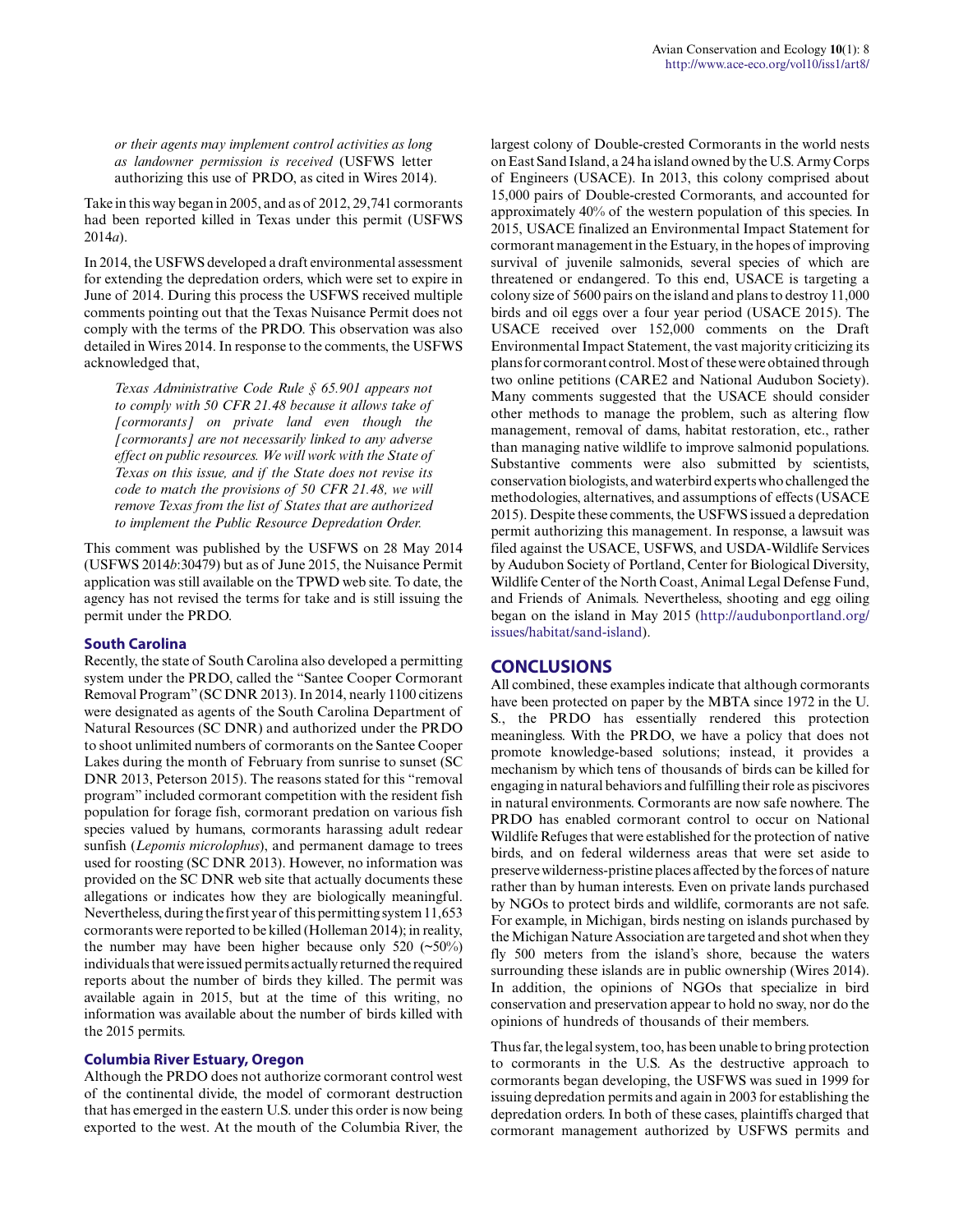regulations violated both the MBTA and the National Environmental Policy Act (NEPA; Wires 2014). However, each time the court found in favor of the USFWS. Presently, the courts have yet another opportunity to weigh in on cormorant management, for in addition to the lawsuit over the Columbia River situation, the USFWS is also facing a legal challenge regarding its decision to renew the depredation orders. Prior to this decision, the agency was required to conduct a thorough review of impacts under the orders and consider potential revisions to regulations for cormorant management. But it failed to do so; instead it simply noted that "resource limitations preclude completion of a thorough review of potential revisions to the regulations prior to the 30 June 2014 expiration dates" and extended the orders for another five years (USFWS 2014*a*:2). This was the second such extension of these orders; the first occurred in 2009. The legal challenge to this action was filed in 2015 by Public Employees for Environmental Responsibility, along with private citizens, several of whom are wildlife scientists, including one recently retired from the USFWS. They claim that the USFWS is in violation of NEPA for not conducting the full review before renewing the orders (PEER 2014).



Artwork by Barry Kent MacKay in Wires (2014) reproduced with permission from **Yale University Press** 

Double-crested Cormorants occur only in North America, with most of their breeding population centered in the U.S. and Canada. As such, the populations in these countries are globally significant. Therefore, the U.S. and Canada have an even greater obligation to manage these birds responsibly and find solutions that do not simply perpetuate a long tradition of destruction. Going forward into the next century of bird conservation, it is fundamental to recognize that the PRDO signals a major crack in the armor of bird protection provided by the MBTA. Although many different factors have influenced cormorant management in the U.S. and Canada (Wires 2014), both countries have segments of the public that demand cormorant control. In this context, it is remarkable that even while cormorants have not been federally protected in Canada, far fewer have been killed on Canadian soil under government sanctioned programs than in the U.S. This observation makes the pattern that has emerged in the U.S. even more troublesome, because the level of destruction that has occurred in this county is not only so much greater, but has occurred while the birds were federally protected. For the MBTA to remain resilient and actually protect cormorants on U. S. soil, the agency responsible for migratory bird protection must acknowledge that the PRDO is not only heavily flawed, but moreover has become the cornerstone by which modern-day persecution of a federally protected bird now thrives. If the annual destruction of tens of thousands of cormorants based on suspicion, dislike, and mismanagement of resources does not constitute a violation of the MBTA, then conservation scientists and those committed to bird protection must go back to the drawing board to establish effective wildlife conservation policy.

*Responses to this article can be read online at:* <http://www.ace-eco.org/issues/responses.php/761>

## **LITERATURE CITED**

Doremus, H., W. L. Andreen, A. Camacho, D. A. Farber, R. L. Glicksman, D. Goble, B. C. Karkkainen, D. Rohlf, A. D. Tarlock, S. B. Zellmer, S. Jones, and Y. Huang. 2011. *Making good use of adaptive management.* White Paper 1104. Center for Progressive Reform, Washington, D.C., USA. [online] URL: [http://www.](http://www.progressivereform.org/CPRBlog.cfm?idBlog=4A76EB07-B349-6A27-FDD3A365964804C6) [progressivereform.org/CPRBlog.cfm?idBlog=4A76EB07-B349-6A27-](http://www.progressivereform.org/CPRBlog.cfm?idBlog=4A76EB07-B349-6A27-FDD3A365964804C6) [FDD3A365964804C6](http://www.progressivereform.org/CPRBlog.cfm?idBlog=4A76EB07-B349-6A27-FDD3A365964804C6) 

Holleman, J. 2014. Exclusive: SC hunters kill more than 11,000 cormorants. *The State,* 4 Apr. [online] URL: [http://www.thestate.](http://www.thestate.com/news/local/article13846073.html) [com/news/local/article13846073.html](http://www.thestate.com/news/local/article13846073.html) 

Peterson, B. 2015. Lawsuit challenges special-permit cormorant hunt on Moultrie, Marion lakes. *The Post and Courier,* 8 February. [online] URL: [http://www.postandcourier.com/article/20150208/](http://www.postandcourier.com/article/20150208/PC16/150209540) [PC16/150209540](http://www.postandcourier.com/article/20150208/PC16/150209540) 

Public Employees for Environmental Responsibility (PEER). 2014. *Suit to nix Double-crested Cormorant shoot-on-sight orders.* PEER, Washington, D.C., USA. [online] URL: [http://www.peer.](http://www.peer.org/news/news-releases/2014/10/29/suit-to-nix-double-crested-cormorant-shoot-on-sight-orders/) [org/news/news-releases/2014/10/29/suit-to-nix-double-crested-cormorant](http://www.peer.org/news/news-releases/2014/10/29/suit-to-nix-double-crested-cormorant-shoot-on-sight-orders/)[shoot-on-sight-orders/](http://www.peer.org/news/news-releases/2014/10/29/suit-to-nix-double-crested-cormorant-shoot-on-sight-orders/)

South Carolina Department of Natural Resources (SC DNR). 2013. DNR begins program for removal of Double-crested Cormorants from Santee Cooper lakes. *DNR News,* 20 November. [online] URL: [http://www.dnr.sc.gov/news/yr2013/nov21/](http://www.dnr.sc.gov/news/yr2013/nov21/nov21_cormorant.html) [nov21\\_cormorant.html](http://www.dnr.sc.gov/news/yr2013/nov21/nov21_cormorant.html) 

Texas Parks & Wildlife Department (TPWD). 2004. New Release. *Texas finalizes cormorant control permit.* TPWD, Austin, Texas, USA. [online] URL: [https://tpwd.texas.gov/newsmedia/releases/?](https://tpwd.texas.gov/newsmedia/releases/?req=20040830b) [req=20040830b](https://tpwd.texas.gov/newsmedia/releases/?req=20040830b) Accessed June 8, 2015.

U.S. Army Corps of Engineers (USACE). 2015. *Double-crested Cormorant management plan to reduce predation of juvenile salmonids in the Columbia River Estuary.* Final Environmental Impact Statement. USACE, Portland, Oregon, USA.